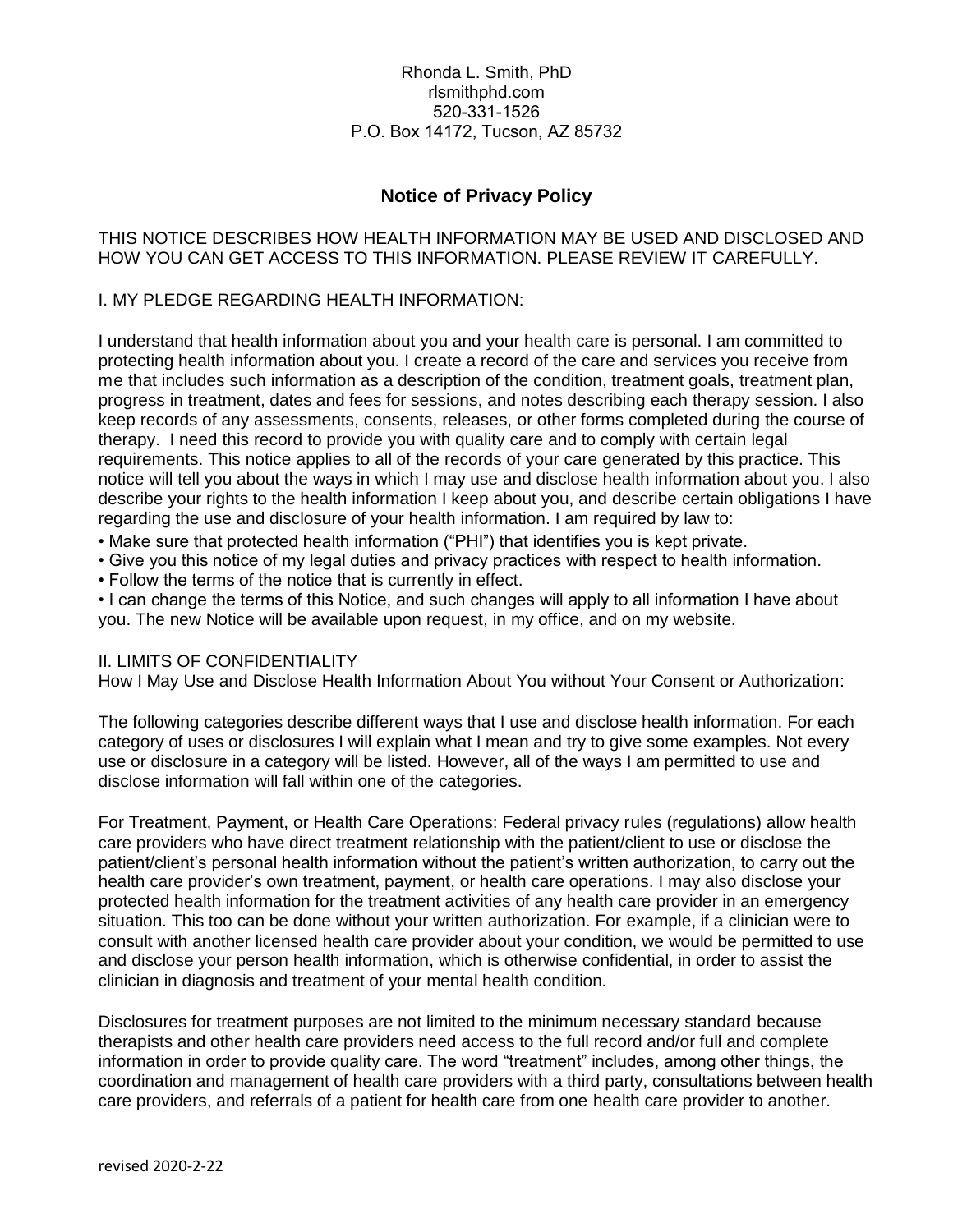Lawsuits and Disputes: If you are involved in a lawsuit, I may disclose health information in response to a court or administrative order. I may also disclose health information about your child in response to a subpoena, discovery request, or other lawful process by someone else involved in the dispute, but only if efforts have been made to tell you about the request or to obtain an order protecting the information requested.

### III. CERTAIN USES AND DISCLOSURES REQUIRE YOUR AUTHORIZATION:

1. Psychotherapy Notes. I do keep "psychotherapy notes" as that term is defined in 45 CFR § 164.501, and any use or disclosure of such notes requires your Authorization unless the use or disclosure is:

a. For my use in treating you.

b. For my use in training or supervising mental health practitioners to help them improve their skills in group, joint, family, or individual counseling or therapy.

c. For my use in defending myself in legal proceedings instituted by you.

d. For use by the Secretary of Health and Human Services to investigate my compliance with HIPAA.

e. Required by law and the use or disclosure is limited to the requirements of such law. f. Required by law for certain health oversight activities pertaining to the originator of the psychotherapy notes.

g. Required by a coroner who is performing duties authorized by law.

- h. Required to help avert a serious threat to the health and safety of others.
- 2. Marketing Purposes. As a psychotherapist, I will not use or disclose your PHI for marketing purposes.
- 3. Sale of PHI. As a psychotherapist, I will not sell your PHI in the regular course of my business.
- 4. Even if you do have a signed authorization to disclose your PHI, you may later revoke that authorization, in writing, to stop any future uses and disclosures not needed of your PHI.

IV. CERTAIN USES AND DISCLOSURES DO NOT REQUIRE YOUR AUTHORIZATION. Subject to certain limitations in the law, I can use and disclose your PHI without your Authorization for the following reasons:

- 1. When disclosure is required by state or federal law, and the use or disclosure complies with and is limited to the relevant requirements of such law. **Serious Threat to Health or Safety** : If you communicate to me an explicit threat of imminent serious physical harm or death to a clearly identified or identifiable victim(s) and I believe you have the intent and ability to carry out such a threat, I have a duty to take reasonable precautions to prevent the harm from occurring, including disclosing information to the potential victim and the police and in order to initiate hospitalization procedures. If I believe there is an imminent risk that you will inflict serious harm on yourself, I may disclose information in order to protect you (e.g. to initiate hospitalization procedures).
- 2. **Child Abuse**: I am required to report PHI to the appropriate authorities when I have reasonable grounds to believe that a minor is or has been the victim of neglect or physical and/or sexual abuse.
- 3. For public health activities, including reporting suspected elder or dependent adult abuse, or preventing or reducing a serious threat to anyone's health or safety.
- 4. **Adult and Domestic Abuse** : If I have the responsibility for the care of an incapacitated or vulnerable adult, I am required to disclose PHI when I have a reasonable basis to believe that abuse or neglect of the adult has occurred or that exploitation of the adult's property has occurred.
- 5. For health oversight activities, including audits and investigations. If the Arizona Board of Psychological Examiners is conducting an investigation, then I am required to disclose PHI upon receipt of a subpoena from the Board.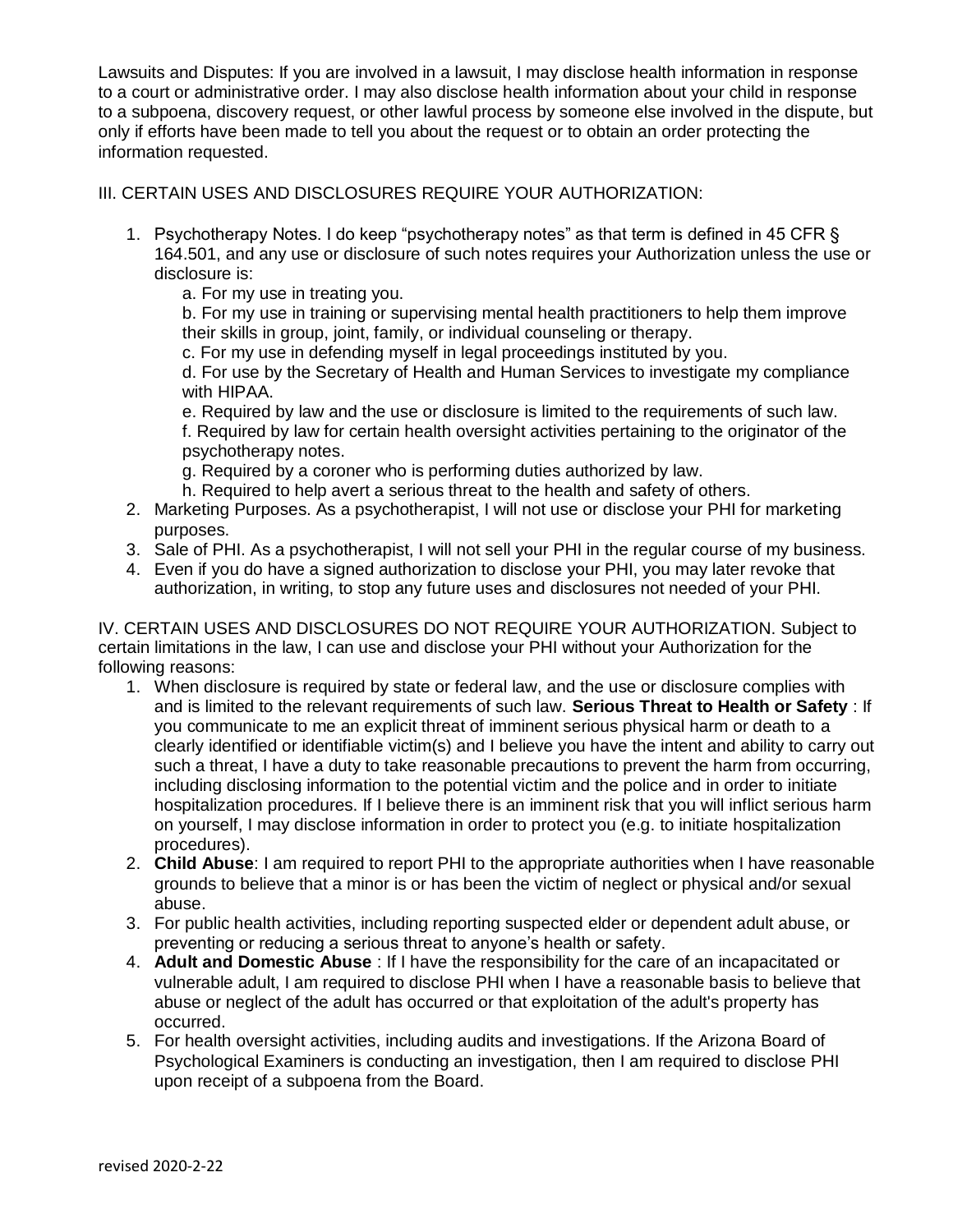- 6. For judicial and administrative proceedings, including responding to a court or administrative order, although my preference is to obtain an Authorization from you before doing so.
- 7. For law enforcement purposes, including reporting crimes occurring on my premises.
- 8. To coroners or medical examiners, when such individuals are performing duties authorized by law.
- 9. For research purposes, including studying and comparing the mental health of patients who received one form of therapy versus those who received another form of therapy for the same condition.
- 10. Specialized government functions, including, ensuring the proper execution of military missions; protecting the President of the United States; conducting intelligence or counterintelligence operations; or, helping to ensure the safety of those working within or housed in correctional institutions.
- 11. For workers' compensation purposes. Although my preference is to obtain an Authorization from you, I may provide your PHI in order to comply with workers' compensation laws.
- 12. Appointment reminders and health related benefits or services. I may use and disclose your PHI to contact you to remind you that you have an appointment with me. I may also use and disclose your PHI to tell you about treatment alternatives, or other health care services or benefits that I offer.

# V. CERTAIN USES AND DISCLOSURES REQUIRE YOU TO HAVE THE OPPORTUNITY TO OBJECT.

1. Disclosures to family, friends, or others. I may provide your PHI to a family member, friend, or other person that you indicate is involved in your care or the payment for your health care, unless you object in whole or in part. The opportunity to consent may be obtained retroactively in emergency situations.

## VI. YOU HAVE THE FOLLOWING RIGHTS WITH RESPECT TO YOUR PHI:

- 1. The Right to Request Limits on Uses and Disclosures of Your PHI. You have the right to ask me not to use or disclose certain PHI for treatment, payment, or health care operations purposes. I am not required to agree to your request, and I may say "no" if I believe it would affect your health care.
- 2. The Right to Request Restrictions for Out-of-Pocket Expenses Paid for In Full. You have the right to request restrictions on disclosures of your PHI to health plans for payment or health care operations purposes if the PHI pertains solely to a health care item or a health care service that you have paid for out-of-pocket in full.
- 3. The Right to Choose How I Send PHI to You. You have the right to ask me to contact you in a specific way (for example, home or office phone) or to send mail to a different address, and I will agree to all reasonable requests.
- 4. The Right to See and Get Copies of Your PHI. Other than "psychotherapy notes," you have the right to get an electronic or paper copy of your medical record and other information that I have about you. I will provide you with a copy of your record, or a summary of it, if you agree to receive a summary, within 30 days of receiving your written request, and I may charge a reasonable, cost based fee for doing so.
- 5. The Right to Get a List of the Disclosures I Have Made. You have the right to request a list of instances in which I have disclosed your PHI for purposes other than treatment, payment, or health care operations, or for which you provided me with an Authorization. I will respond to your request for an accounting of disclosures within 60 days of receiving your request. I will provide the list to you at no charge, but if you make more than one request in the same year, I will charge you a reasonable cost based fee for each additional request.
- 6. The Right to Correct or Update Your PHI. If you believe that there is a mistake in your PHI, or that a piece of important information is missing from your PHI, you have the right to request